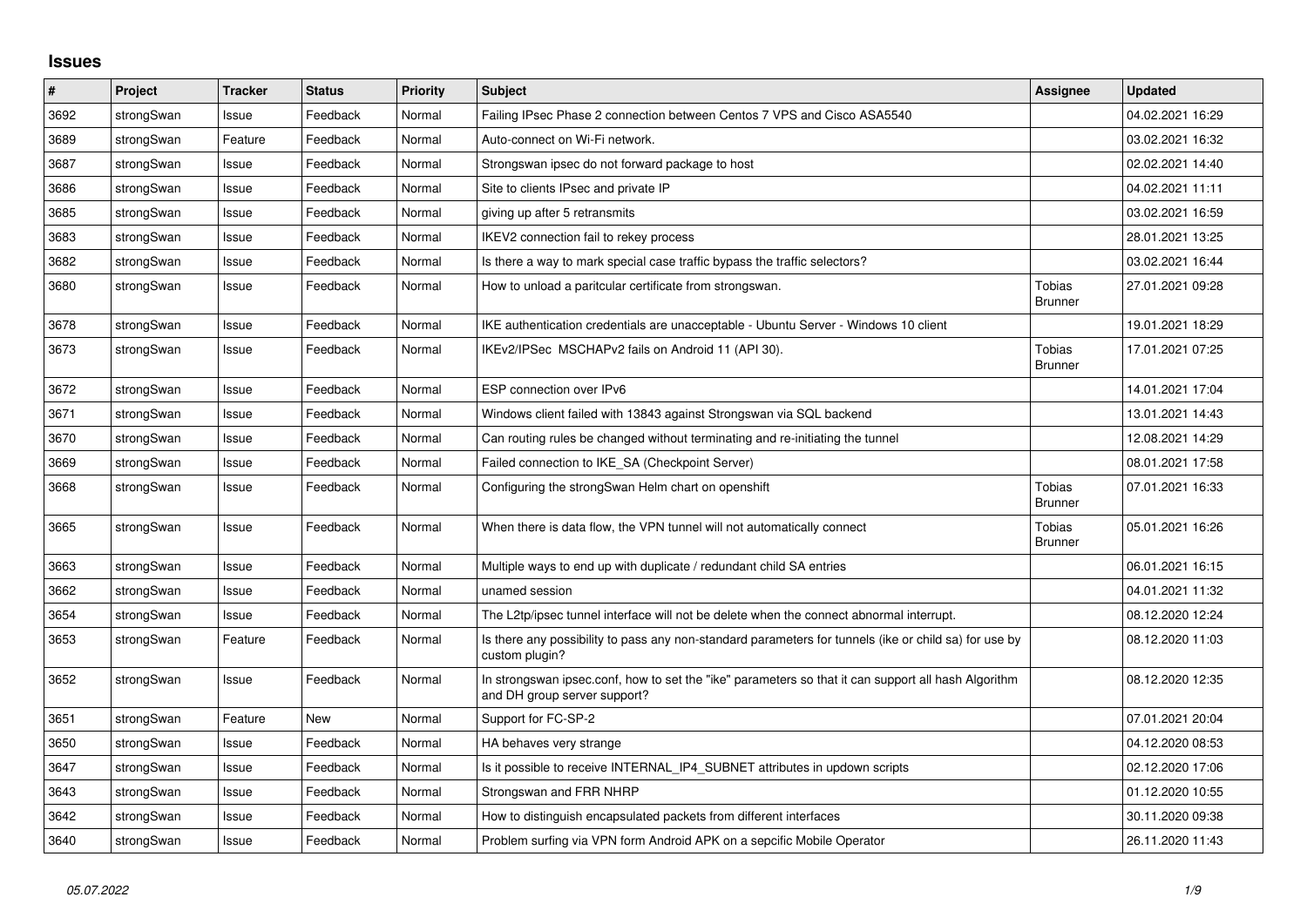| #    | Project    | <b>Tracker</b> | <b>Status</b> | <b>Priority</b> | Subject                                                                                                      | Assignee                        | <b>Updated</b>   |
|------|------------|----------------|---------------|-----------------|--------------------------------------------------------------------------------------------------------------|---------------------------------|------------------|
| 3636 | strongSwan | Issue          | Feedback      | Normal          | Tor behind VPN                                                                                               | Tobias<br><b>Brunner</b>        | 23.11.2020 14:09 |
| 3630 | strongSwan | Issue          | Feedback      | Normal          | The certificate is loaded but not used.                                                                      |                                 | 18.11.2020 10:29 |
| 3629 | strongSwan | Issue          | Feedback      | Normal          | IPSec enc only on specific dport/proto                                                                       |                                 | 16.11.2020 10:04 |
| 3628 | strongSwan | Issue          | Feedback      | Normal          | Constant `retransmit` while establishing CHILD_SA                                                            |                                 | 16.11.2020 10:14 |
| 3626 | strongSwan | Issue          | Feedback      | Low             | "Always On VPN" not available in Fire TV 4k                                                                  | <b>Tobias</b><br><b>Brunner</b> | 11.11.2020 12:41 |
| 3625 | strongSwan | Issue          | Feedback      | Normal          | Always on VPN when the client is on the same LAN as the VPN server                                           |                                 | 10.11.2020 18:45 |
| 3620 | strongSwan | Issue          | Feedback      | Normal          | L2TP/IPSEC ipsec.conf setting                                                                                | Tobias<br><b>Brunner</b>        | 12.11.2020 10:14 |
| 3618 | strongSwan | Issue          | Feedback      | Normal          | Use side-band to configure strongswan's                                                                      |                                 | 09.11.2020 10:38 |
| 3617 | strongSwan | Issue          | Feedback      | Normal          | full-offload swanctl.conf                                                                                    |                                 | 03.11.2020 17:24 |
| 3616 | strongSwan | Issue          | Feedback      | Normal          | With Strongswan 5.7.2, unique=never not allowing multiple clients to establish tunnels with same<br>identity |                                 | 05.11.2020 12:32 |
| 3614 | strongSwan | Issue          | Feedback      | Normal          | Certificate renewal for about to expire certificates                                                         |                                 | 30.10.2020 13:30 |
| 3613 | strongSwan | Issue          | Feedback      | Low             | Load-test jobs scheduled after tunnels are terminated                                                        |                                 | 28.10.2020 12:06 |
| 3611 | strongSwan | Issue          | Feedback      | Normal          | Unable to Send Traffic Using NAT on EC2 Instance                                                             |                                 | 27.10.2020 16:35 |
| 3610 | strongSwan | Issue          | Feedback      | Normal          | farp plugin conflicts with DHCP service                                                                      |                                 | 26.10.2020 18:06 |
| 3609 | strongSwan | Issue          | Feedback      | Normal          | Potential DNS server IP address conflicts                                                                    |                                 | 26.10.2020 11:12 |
| 3607 | strongSwan | Issue          | Feedback      | Normal          | statusall option reports transport established two or three times per IP at start-up                         |                                 | 27.10.2020 16:48 |
| 3606 | strongSwan | Issue          | Feedback      | Normal          | Using ipsec tunnel from "foreign" subnet                                                                     | Noel Kuntze                     | 26.10.2020 12:23 |
| 3604 | strongSwan | Issue          | Feedback      | Normal          | Email Notification on down status                                                                            |                                 | 21.10.2020 10:54 |
| 3603 | strongSwan | Issue          | Feedback      | Normal          | dns issue in config mode                                                                                     |                                 | 20.10.2020 11:50 |
| 3598 | strongSwan | Issue          | Feedback      | Normal          | swanctl on Windows: Support aborting execution                                                               |                                 | 19.10.2020 15:01 |
| 3597 | strongSwan | Issue          | Feedback      | Normal          | IPSec Client on CentOS 8 - Can't connect using ShrewSoft VPN config file                                     |                                 | 21.10.2020 16:38 |
| 3596 | strongSwan | Issue          | Feedback      | Normal          | no issuer certificate found for                                                                              |                                 | 21.10.2020 03:27 |
| 3594 | strongSwan | Issue          | Feedback      | Normal          | How to see the traffic at ESP in UDP SPIs and forwarding rule                                                | <b>Tobias</b><br><b>Brunner</b> | 15.10.2020 13:57 |
| 3593 | strongSwan | Issue          | Feedback      | Normal          | Need variable tracking make_before_break state into updown scripts                                           |                                 | 13.10.2020 09:59 |
| 3592 | strongSwan | Issue          | Feedback      | Normal          | Tunnel reported as established but log show "found encrypted payload, but no transform set"                  |                                 | 20.10.2020 10:37 |
| 3588 | strongSwan | Issue          | Feedback      | Normal          | VPN setup over 4G                                                                                            |                                 | 08.10.2020 14:13 |
| 3584 | strongSwan | Issue          | Feedback      | Normal          | Separate ipsec.conf file per conn and separate ipsec.secrets file per conn                                   | Tobias<br><b>Brunner</b>        | 30.09.2020 17:06 |
| 3580 | strongSwan | Issue          | Feedback      | Normal          | encapsulation and packets not routing into tunnel problems                                                   |                                 | 02.10.2020 10:03 |
| 3578 | strongSwan | Issue          | Feedback      | Normal          | ipsec connection to FortiClient VPN                                                                          |                                 | 28.09.2020 15:08 |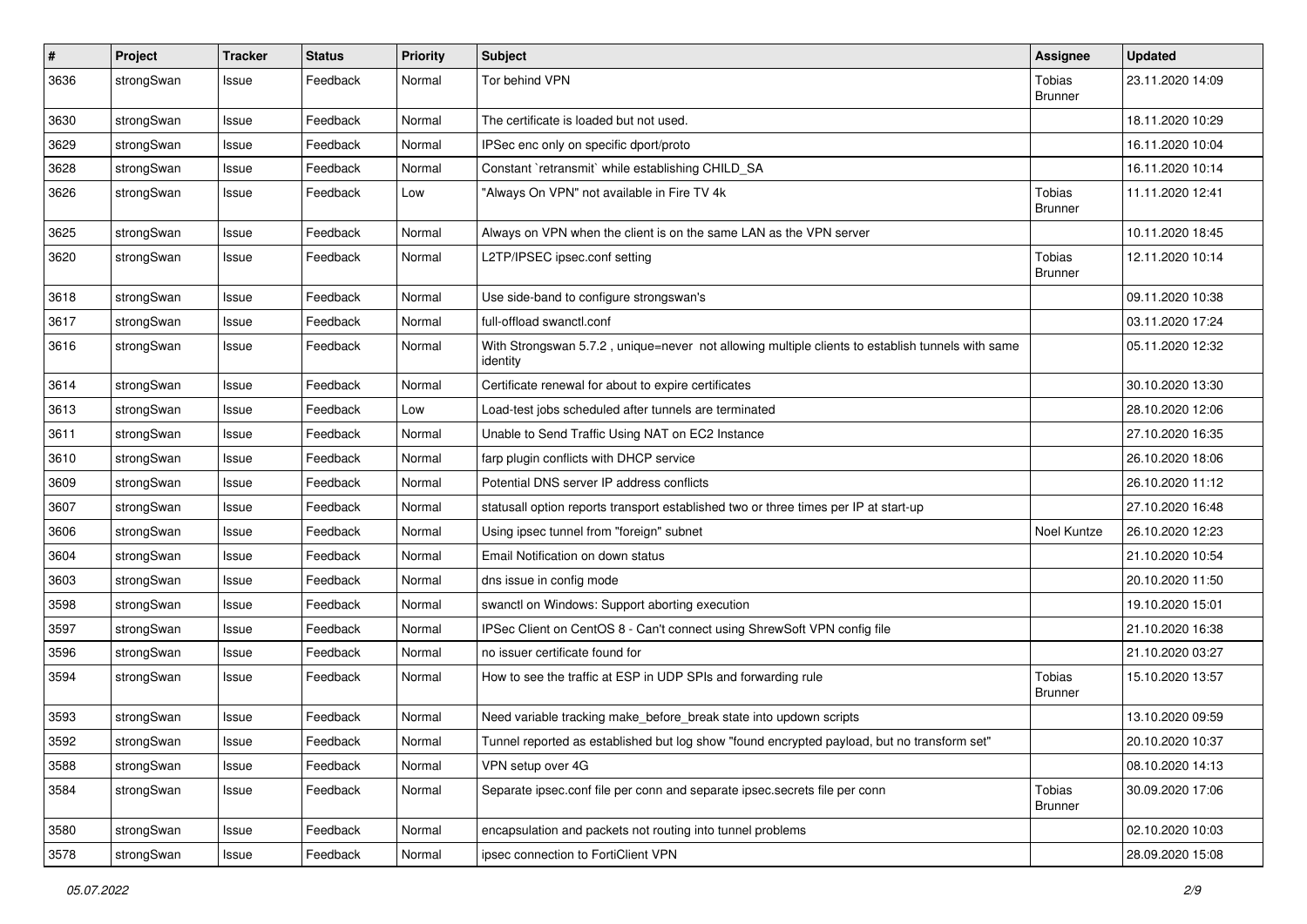| $\pmb{\#}$ | Project    | <b>Tracker</b> | <b>Status</b> | <b>Priority</b> | <b>Subject</b>                                                                          | Assignee                 | <b>Updated</b>   |
|------------|------------|----------------|---------------|-----------------|-----------------------------------------------------------------------------------------|--------------------------|------------------|
| 3577       | strongSwan | Issue          | Feedback      | Normal          | StrongSwan Connection adding and deleting over network.                                 |                          | 28.09.2020 15:13 |
| 3576       | strongSwan | Issue          | Feedback      | Normal          | strongswan on openwrt virtual ip inside ipsec tunnel                                    |                          | 25.09.2020 17:01 |
| 3575       | strongSwan | Issue          | Feedback      | Normal          | Tunnel of IPv6 Over IPv4 not accespting Jumbo Packets                                   |                          | 23.09.2020 16:44 |
| 3573       | strongSwan | lssue          | Feedback      | Normal          | ike2 and transit traffic                                                                |                          | 05.10.2020 10:55 |
| 3568       | strongSwan | Issue          | Feedback      | Normal          | vpn connection is unstable                                                              |                          | 23.09.2020 16:28 |
| 3566       | strongSwan | Issue          | Feedback      | Normal          | Number of simultaneous connections limited to 1000 in a cluster                         |                          | 18.09.2020 09:46 |
| 3565       | strongSwan | Issue          | Feedback      | Normal          | Filtering out logs or plugin in to do so                                                |                          | 16.09.2020 11:45 |
| 3564       | strongSwan | Issue          | Feedback      | Normal          | Out of order packets are generated if strong swan is running on multiple cores          |                          | 16.09.2020 10:01 |
| 3561       | strongSwan | Issue          | Feedback      | Normal          | Azure P2S VPN Linux connection error                                                    |                          | 15.09.2020 12:22 |
| 3560       | strongSwan | Issue          | Feedback      | Normal          | PSK tunnel working - Cert fails with fragmention errors                                 | Tobias<br><b>Brunner</b> | 11.09.2020 14:15 |
| 3558       | strongSwan | lssue          | Feedback      | Normal          | deleting half open IKE_SA with x.x.x.x after timeout with iOS device                    |                          | 05.09.2020 21:23 |
| 3552       | strongSwan | Issue          | Feedback      | Normal          | Internet disconnects after once VPN is established                                      |                          | 30.08.2020 05:35 |
| 3545       | strongSwan | Issue          | New           | Normal          | Configuration model for multiple-VRF tunnel endpoints                                   |                          | 18.08.2020 13:50 |
| 3537       | strongSwan | Issue          | Feedback      | Normal          | IPv6 Packets are not transferred from server to client through IPSec using RPC protocol |                          | 01.09.2020 12:50 |
| 3536       | strongSwan | Issue          | Feedback      | Normal          | When Create multiple tunnels restart ipsec service will establish fail.                 |                          | 03.09.2020 13:58 |
| 3534       | strongSwan | Issue          | New           | Urgent          | use of strongswan, ipvlan L2 and kernel ipsec                                           |                          | 04.08.2020 20:59 |
| 3524       | strongSwan | Issue          | New           | Urgent          | Routing public IP addresses thru the VPN tunnel (Peer is Cisco ISR)                     |                          | 24.07.2020 03:15 |
| 3516       | strongSwan | Issue          | Feedback      | Normal          | Close IKE_SA after expiry without rekey/reauth                                          |                          | 20.07.2020 19:32 |
| 3500       | strongSwan | Issue          | Feedback      | Normal          | swanctl --list-cert not listing all certs                                               |                          | 29.06.2020 15:25 |
| 3499       | strongSwan | Issue          | Feedback      | Normal          | ISAKMP Signature hash algorithm / EAP-TLS Authentification                              |                          | 30.06.2020 10:40 |
| 3498       | strongSwan | lssue          | Feedback      | Normal          | FreeBSD + dhcp+farp plugin                                                              |                          | 22.01.2021 10:44 |
| 3496       | strongSwan | Issue          | Feedback      | Normal          | Route-based VPN - transport mode                                                        |                          | 11.02.2021 09:55 |
| 3490       | strongSwan | Issue          | Feedback      | Normal          | Selecting incorrect auth mode for IKEv1                                                 |                          | 21.07.2020 21:26 |
| 3457       | strongSwan | Feature        | New           | Low             | user-friendly pkcs11 certificate selection                                              |                          | 22.05.2020 12:52 |
| 3456       | strongSwan | Feature        | New           | Low             | move to github/gitlab                                                                   |                          | 22.05.2020 12:27 |
| 3442       | strongSwan | Issue          | Feedback      | Normal          | Apply policy based on network interface in transport mode                               |                          | 13.05.2020 10:53 |
| 3441       | strongSwan | Feature        | New           | Normal          | [Android] Lock modification of VPN configurations on work devices                       |                          | 11.05.2020 10:00 |
| 3422       | strongSwan | Feature        | Feedback      | Normal          | Allow multiple local id to be specified in a single connection?                         |                          | 23.04.2020 13:19 |
| 3403       | strongSwan | Issue          | Feedback      | Normal          | IKEv2 natd false detection                                                              |                          | 09.04.2020 14:19 |
| 3400       | strongSwan | Issue          | Feedback      | Normal          | Windows 10 IKEv2 rekeying fails                                                         |                          | 16.04.2020 17:08 |
| 3398       | strongSwan | Feature        | New           | Normal          | Android client - allow configuring eap_id with EAP-TLS                                  |                          | 06.04.2020 23:19 |
| 3392       | strongSwan | Issue          | Feedback      | Normal          | mark=%unique and no Internet-connection with VPN                                        |                          | 31.07.2020 15:26 |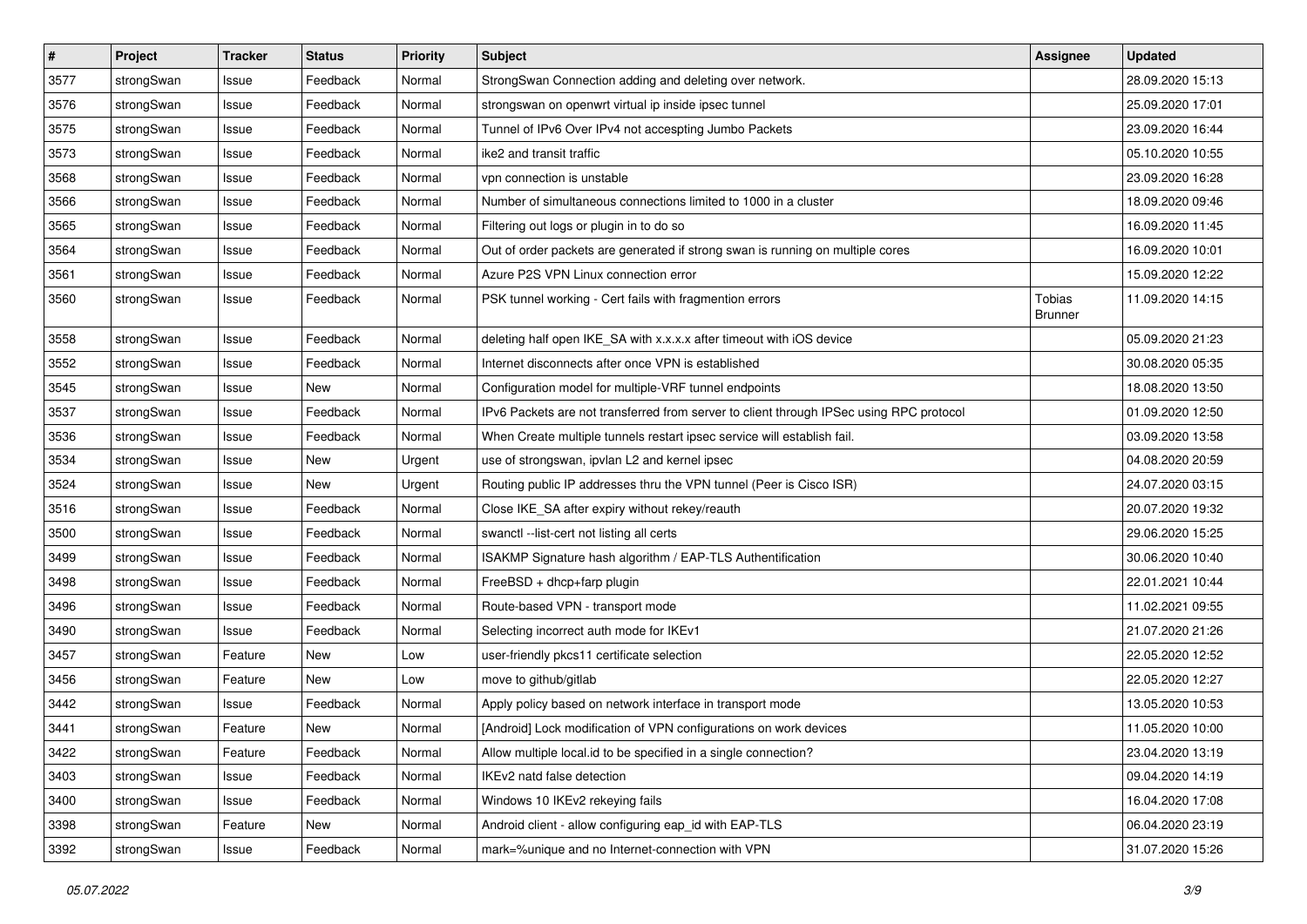| $\vert$ # | Project    | <b>Tracker</b> | <b>Status</b> | Priority | <b>Subject</b>                                                                                          | Assignee                        | <b>Updated</b>   |
|-----------|------------|----------------|---------------|----------|---------------------------------------------------------------------------------------------------------|---------------------------------|------------------|
| 3389      | strongSwan | Issue          | Feedback      | Normal   | Child SAs not getting created after rekeying                                                            |                                 | 30.03.2020 15:45 |
| 3377      | strongSwan | Issue          | Feedback      | Normal   | Interface ID not configured during HA synchronization                                                   |                                 | 18.03.2020 10:15 |
| 3366      | strongSwan | Issue          | Feedback      | Normal   | Uninstall "any" trap policy if start_action=trap with virtual IPs is used                               |                                 | 13.03.2020 14:57 |
| 3342      | strongSwan | Issue          | Feedback      | Normal   | Certain fields in Storngswan on Firestick4K are not editable                                            |                                 | 20.02.2020 09:36 |
| 3341      | strongSwan | Bug            | Feedback      | Normal   | Application Icon missing on firestick 4K                                                                | <b>Tobias</b><br><b>Brunner</b> | 20.02.2020 09:31 |
| 3326      | strongSwan | Issue          | <b>New</b>    | Normal   | update custom routing table (table 220 by default) with new routes if new networks and routes<br>appear |                                 | 10.02.2020 12:01 |
| 3307      | strongSwan | Issue          | Feedback      | Normal   | Probable non compliance with RFC 7296 wrt traffic selector narrowing?                                   |                                 | 14.01.2020 16:19 |
| 3304      | strongSwan | Issue          | Feedback      | Normal   | Found unsupported critical X.509 extension: X509v3 Name Constraints                                     |                                 | 13.01.2020 14:50 |
| 3298      | strongSwan | Issue          | <b>New</b>    | Normal   | strategies to improve strongswan performance per single SA                                              |                                 | 23.12.2019 14:05 |
| 3291      | strongSwan | Issue          | Feedback      | Normal   | IPSec IKEv2 Client to VPN service 2                                                                     | Tobias<br>Brunner               | 16.08.2020 12:58 |
| 3285      | strongSwan | <b>Bug</b>     | Feedback      | Normal   | Virtual IPs on FreeBSD cannot set IPv6 addresses                                                        |                                 | 02.11.2021 11:04 |
| 3282      | strongSwan | Issue          | Feedback      | Normal   | Android VPN client keeps retrying in airplane mode                                                      |                                 | 29.11.2019 16:06 |
| 3276      | strongSwan | Feature        | Feedback      | Low      | N1_MODE_CAPABILITY                                                                                      |                                 | 21.11.2019 16:49 |
| 3268      | strongSwan | Issue          | Feedback      | Normal   | Traffic disruption -- policy-based VPN to AWS VPN service                                               |                                 | 15.11.2019 16:53 |
| 3254      | strongSwan | Issue          | Feedback      | Normal   | Log level in android level                                                                              |                                 | 08.11.2019 08:36 |
| 3244      | strongSwan | Feature        | New           | Low      | eap-peap on android                                                                                     |                                 | 04.11.2019 10:17 |
| 3162      | strongSwan | Feature        | Feedback      | Normal   | Strongswan Android support for default DNS suffixes (UNITY_DEF_DOMAIN flag)                             |                                 | 29.08.2019 10:29 |
| 3159      | strongSwan | Issue          | <b>New</b>    | High     | backup ipsec tunnels                                                                                    |                                 | 26.08.2019 14:28 |
| 3154      | strongSwan | Issue          | Feedback      | Normal   | signature validation failed only with sha2                                                              |                                 | 20.08.2019 11:51 |
| 3151      | strongSwan | Issue          | Feedback      | Normal   | Forecast stops forwarding multicast                                                                     |                                 | 26.08.2019 14:06 |
| 3135      | strongSwan | Feature        | Feedback      | Normal   | Android client - settings for connection re-try                                                         |                                 | 12.08.2019 16:32 |
| 3122      | strongSwan | Issue          | Feedback      | Normal   | Strongswan software iterupts                                                                            |                                 | 18.07.2019 02:27 |
| 3104      | strongSwan | Feature        | Feedback      | Normal   | EAP-RADIUS: binding address feature for routers with multiple interfaces connected to LAN.              |                                 | 17.06.2021 02:26 |
| 3097      | strongSwan | Issue          | Feedback      | Normal   | charon restart behaviour                                                                                |                                 | 24.06.2019 16:09 |
| 3075      | strongSwan | Feature        | New           | Normal   | <b>IPsec Labelling</b>                                                                                  |                                 | 29.05.2019 17:09 |
| 3072      | strongSwan | Issue          | Feedback      | Normal   | Windows 10: setting WFP SA SPI fails with error 0x80320014                                              |                                 | 29.05.2019 14:34 |
| 3041      | strongSwan | Issue          | Feedback      | Low      | fail2ban or equivalent                                                                                  |                                 | 06.05.2019 09:07 |
| 2972      | strongSwan | Feature        | Feedback      | Normal   | how to add X509v3 Key Usage: Key Encipherment                                                           |                                 | 13.03.2019 13:59 |
| 2966      | strongSwan | Issue          | Feedback      | Normal   | Problems with large amount of subnets in leftsubnet configuration                                       |                                 | 02.04.2019 10:35 |
| 2964      | strongSwan | Issue          | Feedback      | Normal   | Route to IKE Gateway Fails to Update Under Particular Configuration                                     |                                 | 13.03.2019 10:38 |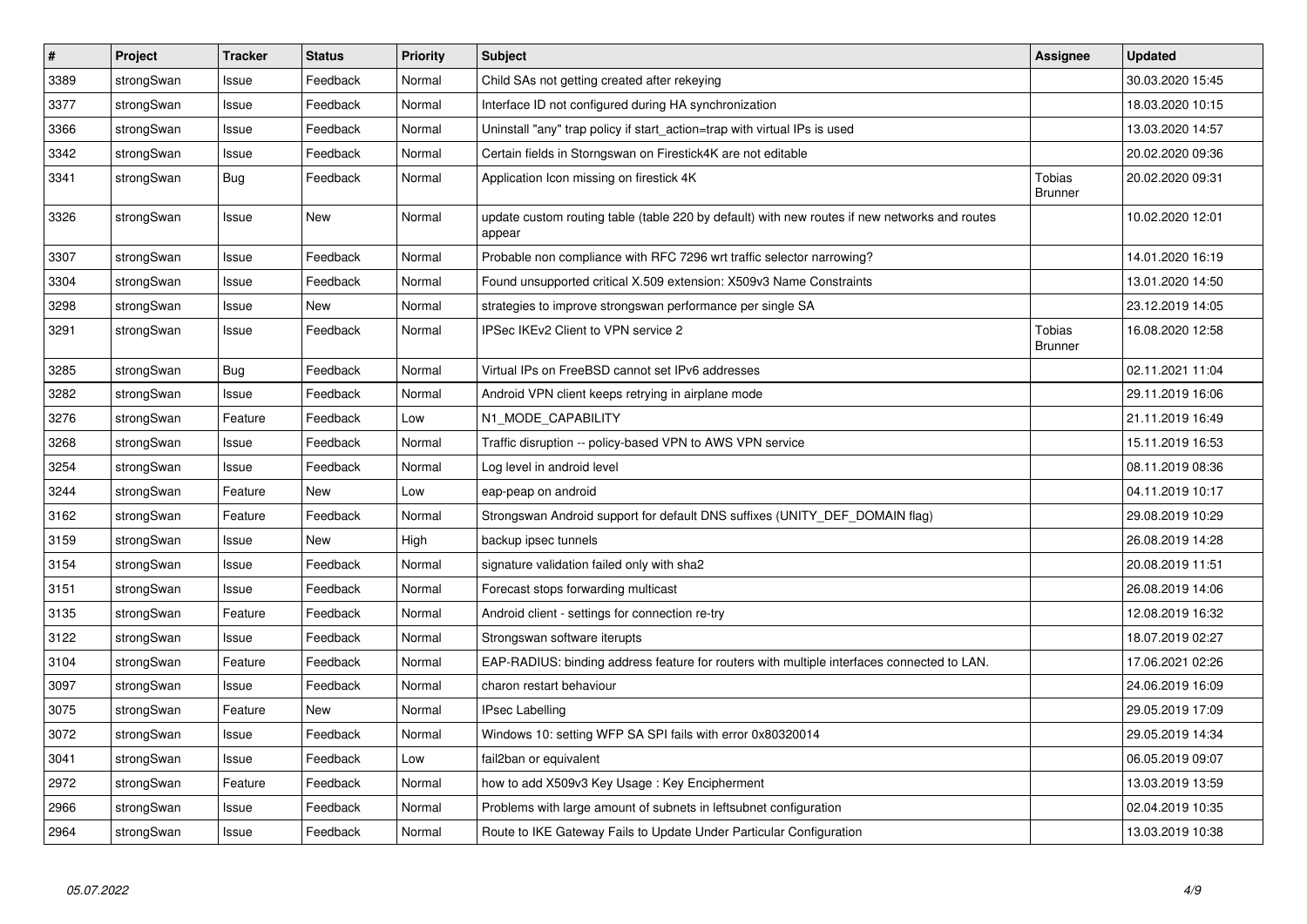| $\pmb{\#}$ | Project    | <b>Tracker</b> | <b>Status</b> | <b>Priority</b> | <b>Subject</b>                                                                                              | <b>Assignee</b> | <b>Updated</b>   |
|------------|------------|----------------|---------------|-----------------|-------------------------------------------------------------------------------------------------------------|-----------------|------------------|
| 2958       | strongSwan | Issue          | Feedback      | Normal          | Trap policies with unspecified remote IP covering multiple specific ports constantly produce new<br>IKE_SAs |                 | 11.03.2019 15:03 |
| 2870       | strongSwan | Issue          | Feedback      | Normal          | DNS resolution outside of tunnel if DNS server is in remote TS                                              |                 | 22.01.2019 11:06 |
| 2854       | strongSwan | Feature        | New           | Low             | Srongswan doesn't sending RADIUS Accounting-On/Off on start up / shutdown                                   |                 | 10.12.2018 10:19 |
| 2835       | strongSwan | Issue          | Feedback      | Normal          | Rekeyed SA can't be deleted in standby node                                                                 |                 | 19.12.2018 02:52 |
| 2823       | strongSwan | Feature        | Feedback      | Low             | Implementing VPN peer failover                                                                              |                 | 16.11.2018 10:25 |
| 2816       | strongSwan | Issue          | Feedback      | Normal          | order of DNS entries is reversed in /etc/resolv.conf                                                        |                 | 06.11.2018 10:41 |
| 2814       | strongSwan | Feature        | Feedback      | Normal          | Force Keepalive Packets if There is no NAT                                                                  |                 | 29.10.2018 15:47 |
| 2793       | strongSwan | Feature        | Feedback      | Normal          | Remote identity with certificate                                                                            |                 | 15.10.2018 10:20 |
| 2750       | strongSwan | Issue          | Feedback      | Normal          | setting WFP SA SPI failed: 0x80320035                                                                       |                 | 27.05.2019 11:59 |
| 2729       | strongSwan | Feature        | Feedback      | Normal          | Does Swanctl provide the same option as Ipsec with the rightID using a %?                                   |                 | 20.09.2018 17:37 |
| 2727       | strongSwan | Feature        | New           | Low             | single pair of selectors per CHILD_SA                                                                       |                 | 23.08.2018 12:08 |
| 2726       | strongSwan | Issue          | Feedback      | Normal          | Strongswan selects wrong source IP                                                                          |                 | 23.08.2018 13:38 |
| 2707       | strongSwan | Feature        | New           | Normal          | More attributes taken/translated from radius attributes                                                     |                 | 14.07.2018 15:21 |
| 2701       | strongSwan | Issue          | New           | Normal          | Low bandwidth when Iperfing data thorugh IPSEC tunnel                                                       |                 | 07.07.2020 13:38 |
| 2698       | strongSwan | Issue          | Feedback      | Low             | DSCP and kernel-libipsec                                                                                    |                 | 04.07.2018 15:01 |
| 2691       | strongSwan | Issue          | New           | Normal          | Strongswan and KSOFTIRQ cpu utilization                                                                     |                 | 26.06.2018 14:34 |
| 2682       | strongSwan | Issue          | New           | Normal          | IMV/IMC (re)Attestation                                                                                     |                 | 07.06.2018 21:25 |
| 2678       | strongSwan | Issue          | Feedback      | Normal          | Phase 1 issue                                                                                               |                 | 07.06.2018 20:06 |
| 2671       | strongSwan | Issue          | New           | Normal          | Passing user-supplied cerificate file names to charon-nm is problematic                                     |                 | 23.05.2018 21:27 |
| 2668       | strongSwan | Feature        | Feedback      | Normal          | UE shall include the DEVICE_IDENTITY Notify payload                                                         |                 | 22.05.2018 13:48 |
| 2621       | strongSwan | Issue          | Feedback      | Normal          | Android: VPN connection stops working, strongSwan shows Connected                                           |                 | 06.07.2018 13:06 |
| 2618       | strongSwan | Issue          | Feedback      | Normal          | Query regarding assignment of Tunnel IP                                                                     |                 | 09.04.2018 10:57 |
| 2580       | strongSwan | Issue          | Feedback      | Normal          | [CFG] handling xx attribute failed in Android or Ubuntu, but works in macOS                                 |                 | 09.03.2018 17:49 |
| 2560       | strongSwan | Issue          | Feedback      | Normal          | Duplicate CA cert requests sent                                                                             |                 | 28.02.2018 10:54 |
| 2495       | strongSwan | Feature        | Feedback      | Normal          | LibreSSL Plugin                                                                                             |                 | 13.12.2017 09:29 |
| 2494       | strongSwan | Issue          | Feedback      | Normal          | Problems With 64bit Slot IDs With Pkcs11 Plugin                                                             | Jordan Hrycaj   | 12.12.2017 16:03 |
| 2493       | strongSwan | Issue          | Feedback      | Normal          | Pkcs11 Plugin Returns w/Bogus Return Code                                                                   | Jordan Hrycaj   | 12.12.2017 15:58 |
| 2464       | strongSwan | Issue          | New           | Normal          | How to Loadbalance strongswan IPsec via NGINX?                                                              |                 | 12.11.2017 19:16 |
| 2459       | strongSwan | Issue          | New           | High            | updown script deleted firewall rules at down-client in make-before-break responder side                     |                 | 05.11.2017 19:13 |
| 2446       | strongSwan | Issue          | Feedback      | Normal          | Traffic loss during IKE reauth despite make-before-break enabled                                            |                 | 27.11.2017 17:12 |
| 2432       | strongSwan | Issue          | New           | Normal          | PLUTO_ME can be different for up-client and down-client                                                     |                 | 21.09.2017 11:57 |
| 2411       | strongSwan | Issue          | Feedback      | Normal          | VPN server name resolution is done via overlay DNS server upon IKE disconnect                               |                 | 22.08.2017 10:42 |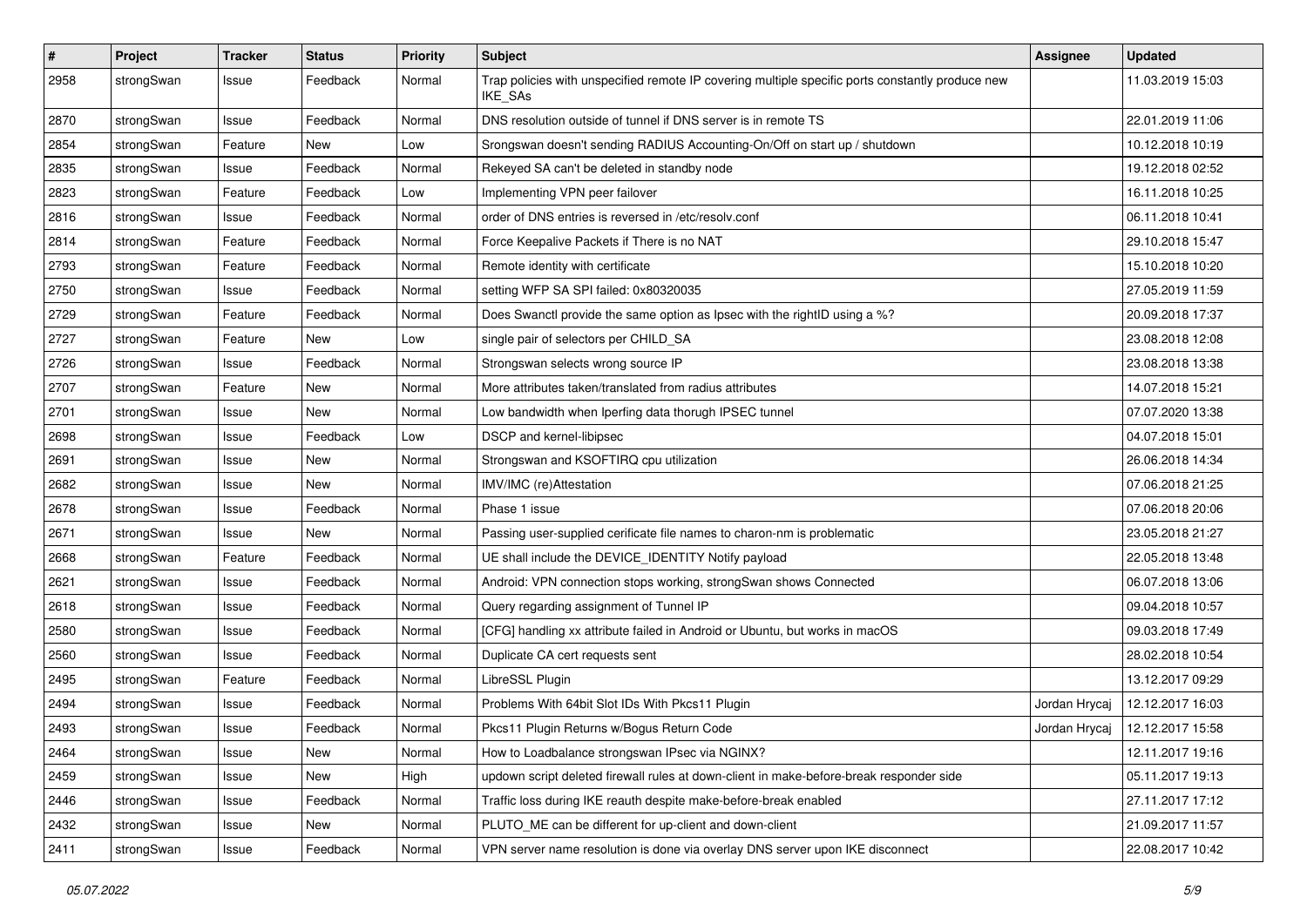| $\vert$ # | Project    | <b>Tracker</b> | <b>Status</b> | Priority | Subject                                                                                                                                                 | <b>Assignee</b>                 | <b>Updated</b>   |
|-----------|------------|----------------|---------------|----------|---------------------------------------------------------------------------------------------------------------------------------------------------------|---------------------------------|------------------|
| 2409      | strongSwan | Feature        | Feedback      | Low      | Android client status details                                                                                                                           |                                 | 18.08.2017 13:23 |
| 2400      | strongSwan | Issue          | Feedback      | Normal   | Is DPD supposed to detect dead tunnel, or dead IKE instance                                                                                             |                                 | 11.01.2019 22:53 |
| 2394      | strongSwan | Issue          | Feedback      | Normal   | IP is not assigned after re-authentication                                                                                                              |                                 | 04.08.2017 19:03 |
| 2392      | strongSwan | Feature        | Feedback      | Low      | enable eap-ttls in Android client                                                                                                                       | <b>Tobias</b><br><b>Brunner</b> | 04.07.2018 19:48 |
| 2361      | strongSwan | Feature        | New           | Normal   | Import .sswan files from NetworkManager                                                                                                                 |                                 | 12.06.2017 15:25 |
| 2357      | strongSwan | Issue          | Feedback      | Normal   | How to initiate IPsec SA Transport Mode without IKE?                                                                                                    |                                 | 18.01.2021 18:36 |
| 2319      | strongSwan | Issue          | Feedback      | Normal   | gives up trying to bring up connection after DNS SERVFAIL                                                                                               |                                 | 08.05.2017 15:41 |
| 2307      | strongSwan | Feature        | Feedback      | Normal   | Permit installation of trap policy for CHILD SA configurations with unset local addrs                                                                   |                                 | 26.04.2017 15:04 |
| 2273      | strongSwan | Bug            | Feedback      | Normal   | Unable to install strongswan client helper on OSX El Capitan                                                                                            |                                 | 10.03.2017 15:34 |
| 2260      | strongSwan | Issue          | New           | Normal   | Number of CHILD_SA for a single connection grows over time                                                                                              |                                 | 28.02.2017 13:46 |
| 2203      | strongSwan | Issue          | Feedback      | Normal   | Protecting symetric traffic using high availability in gateway to gateway setup (both active)                                                           |                                 | 15.02.2017 14:20 |
| 2202      | strongSwan | Feature        | Feedback      | Normal   | Radius NAS IP to be specified                                                                                                                           |                                 | 18.01.2017 17:58 |
| 2189      | strongSwan | Feature        | Assigned      | Normal   | Support RFC 8229: TCP Encapsulation of IKE and IPsec Packets                                                                                            | <b>Tobias</b><br><b>Brunner</b> | 05.06.2020 19:48 |
| 2185      | strongSwan | Feature        | Feedback      | Normal   | INTERNAL_IP4_SUBNET Attribute Support in Android Client                                                                                                 |                                 | 10.12.2016 01:14 |
| 2184      | strongSwan | Issue          | Feedback      | Normal   | configuration with multiple RSA keys                                                                                                                    |                                 | 14.12.2016 13:09 |
| 2178      | strongSwan | Issue          | New           | Normal   | ha and updown                                                                                                                                           |                                 | 01.12.2016 13:53 |
| 2165      | strongSwan | Feature        | Feedback      | Normal   | missing LIBRESSL_VERSION_NUMBER support                                                                                                                 |                                 | 03.11.2016 09:23 |
| 2160      | strongSwan | Issue          | Feedback      | Normal   | support for opportunistic encryption                                                                                                                    |                                 | 06.05.2020 10:32 |
| 2112      | strongSwan | Issue          | <b>New</b>    | Normal   | Broadcast packets are not relayed from Lan to Vpn clilent                                                                                               |                                 | 14.09.2016 14:18 |
| 2110      | strongSwan | Issue          | Feedback      | Normal   | Remote Identity (IDr) in IKE AUTH Response is sent as hex-encoded binary value instead of text<br>when setting leftid to type KEY_ID (leftid=@#xxxxxxx) |                                 | 13.09.2016 21:42 |
| 2095      | strongSwan | Feature        | Feedback      | Normal   | Support liveness check in Strongswan                                                                                                                    |                                 | 31.05.2017 00:56 |
| 2077      | strongSwan | Issue          | Feedback      | Normal   | Grace period before reassigning offline IP lease                                                                                                        |                                 | 06.10.2017 10:44 |
| 1559      | strongSwan | Feature        | Feedback      | Normal   | Expose received XAUTH/EAP username/password prompts via VICI, send secrets via VICI on<br>prompt                                                        |                                 | 09.05.2017 16:28 |
| 1506      | strongSwan | Feature        | Feedback      | Normal   | Enhance DoS protection to deny users that failed Authentication                                                                                         |                                 | 17.06.2016 14:31 |
| 1482      | strongSwan | Feature        | Feedback      | Normal   | Allow changing init_limit_half_open etc. at runtime by reloading strongswan.conf                                                                        |                                 | 26.05.2016 14:49 |
| 1456      | strongSwan | Issue          | Feedback      | Normal   | Missing Tunnel-Client-Endpoint & Tunnel-Server-Endpoint AVP in RADIUS Accounting Start/Stop<br>messages                                                 |                                 | 11.05.2016 11:54 |
| 1422      | strongSwan | Issue          | Feedback      | Normal   | IKEv1: IKE_SA reauth vs. CHILD_SA rekey race prevents IKE_SA reauthentication in time                                                                   |                                 | 20.04.2016 15:06 |
| 1383      | strongSwan | Issue          | Feedback      | Normal   | How to limit the amount of the installed Child_SAs                                                                                                      |                                 | 08.04.2016 11:20 |
| 1338      | strongSwan | Issue          | Feedback      | Normal   | problem with changing esp algorithm in strongswan                                                                                                       |                                 | 10.03.2016 18:23 |
| 1334      | strongSwan | Issue          | Feedback      | Normal   | Version 5.3.5, duplicated tunnel aftr IKE_SA rekeyed                                                                                                    |                                 | 10.03.2016 11:06 |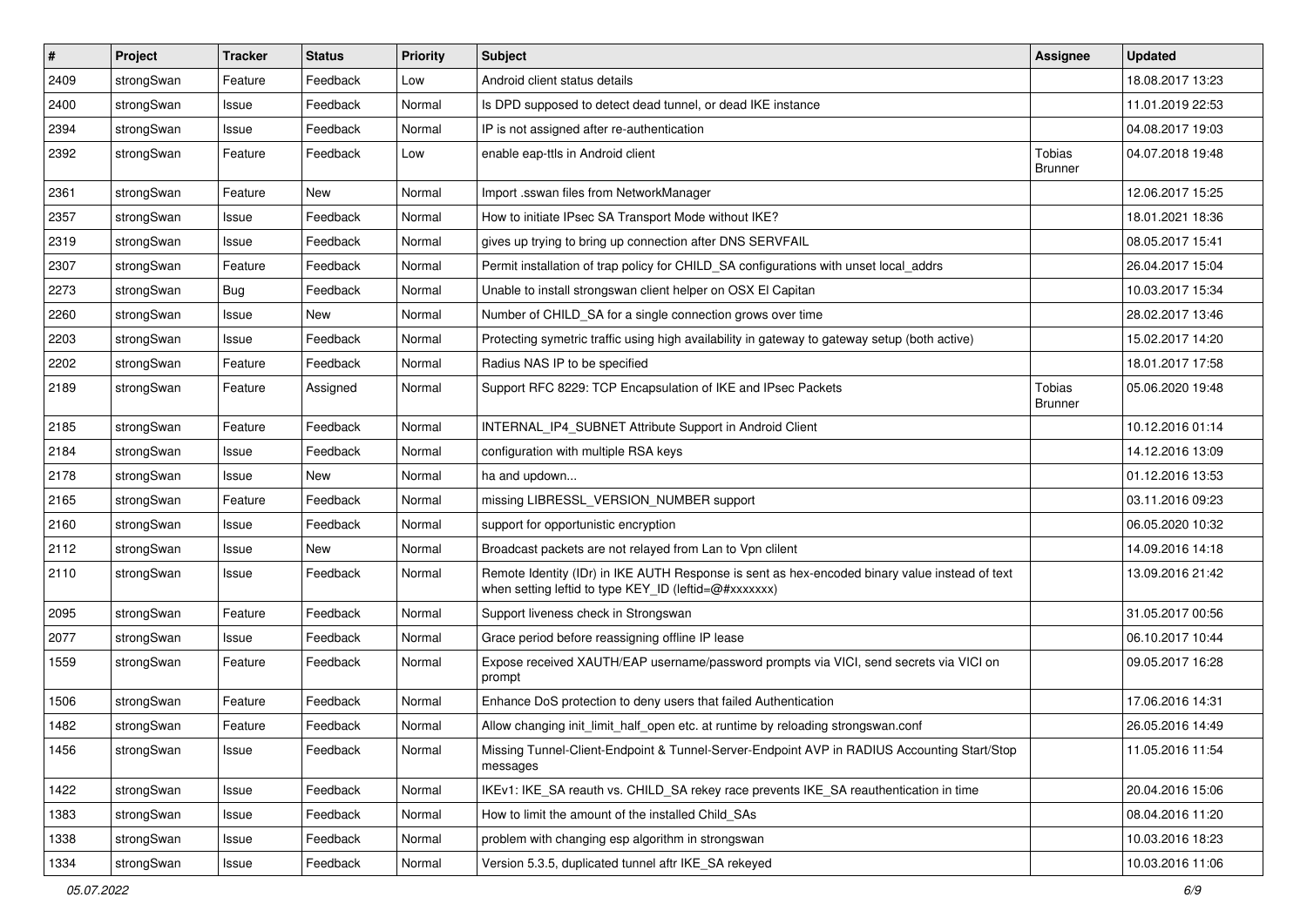| #    | Project    | <b>Tracker</b> | <b>Status</b> | Priority | <b>Subject</b>                                                                          | <b>Assignee</b>     | <b>Updated</b>   |
|------|------------|----------------|---------------|----------|-----------------------------------------------------------------------------------------|---------------------|------------------|
| 1289 | strongSwan | Issue          | <b>New</b>    | Normal   | HA plugin should sync last sent packet                                                  |                     | 01.02.2016 13:59 |
| 1276 | strongSwan | Issue          | Feedback      | Normal   | Threading: ext-auth hook blocks any other connection attempt                            |                     | 27.01.2016 12:28 |
| 1271 | strongSwan | Issue          | New           | Normal   | X.509 UTF-8 support                                                                     |                     | 17.01.2016 14:39 |
| 1265 | strongSwan | Feature        | New           | Normal   | An option to disable NAT-T                                                              |                     | 23.06.2021 19:41 |
| 1253 | strongSwan | Feature        | Feedback      | Normal   | Strongswan doesn't support CA bundles                                                   |                     | 19.01.2016 11:23 |
| 1251 | strongSwan | Feature        | <b>New</b>    | Normal   | FreeBSD HA                                                                              |                     | 11.01.2016 22:01 |
| 1207 | strongSwan | Feature        | New           | Normal   | Add more than 2 hosts support to HA plugin and make it configurable                     |                     | 08.12.2015 05:05 |
| 1165 | strongSwan | Issue          | <b>New</b>    | Normal   | StrongSwan Virtual Ip problem                                                           | <b>Martin Willi</b> | 19.10.2015 23:59 |
| 1157 | strongSwan | Issue          | Feedback      | Normal   | Message ID overflow RFC 5996 2.2                                                        |                     | 12.10.2015 13:52 |
| 1082 | strongSwan | Feature        | Feedback      | Normal   | Framed-Route to set leftsubnet                                                          |                     | 07.10.2016 10:02 |
| 1081 | strongSwan | Feature        | New           | Normal   | Active/standby VPN Gateway Failover                                                     |                     | 21.08.2015 22:01 |
| 1079 | strongSwan | Feature        | Feedback      | Normal   | Future Plans for firwall configuration equivalent under FreeBSD                         |                     | 21.08.2015 15:58 |
| 1068 | strongSwan | <b>Bug</b>     | Feedback      | Normal   | strongswan 5.3.2 and IKEv1 in transport mode causes NO_PROPOSAL_CHOSEN error            |                     | 26.01.2018 13:30 |
| 1057 | strongSwan | Feature        | New           | Normal   | conn switching based on eap identity                                                    |                     | 24.03.2020 10:14 |
| 1008 | strongSwan | Feature        | Feedback      | Normal   | FARP for IPv6                                                                           |                     | 14.12.2015 20:59 |
| 1000 | strongSwan | Feature        | Feedback      | Normal   | Raise ALERT TS MISMATCH in IKE V1                                                       |                     | 09.09.2015 12:47 |
| 994  | strongSwan | Bug            | New           | Urgent   | same rekey time for ike and child causes tunnel deletion for ikev1 in 5.2.2 version     |                     | 12.06.2015 12:31 |
| 974  | strongSwan | Issue          | New           | Normal   | Charon crash on Mac OS with IPv6 Virtual IP                                             |                     | 26.08.2021 21:07 |
| 973  | strongSwan | Issue          | New           | Normal   | IKEv2 dpd + auto=route + tunnel downtime cause additional CHILD_SAs                     |                     | 29.05.2015 17:40 |
| 960  | strongSwan | Feature        | Feedback      | Normal   | Raise ALERT_PROPOSAL_MISMATCH_IKE in IKE V1                                             | Martin Willi        | 30.08.2017 09:05 |
| 930  | strongSwan | Feature        | New           | Normal   | Option to have non-sequential v6 roadwarrior addresses                                  |                     | 12.01.2016 16:36 |
| 927  | strongSwan | Feature        | New           | Normal   | Charon: Implement route events and add an consumer in updown plugin                     |                     | 11.04.2015 12:02 |
| 926  | strongSwan | Issue          | New           | Normal   | HA: resync errors when a node is joining a cluster                                      |                     | 10.04.2015 15:05 |
| 923  | strongSwan | Issue          | New           | Normal   | MOBIKE not working on HA cluster                                                        |                     | 09.04.2015 09:46 |
| 817  | strongSwan | Issue          | Feedback      | Normal   | <b>IKEv2 IPv6 Router Advertisement</b>                                                  |                     | 27.03.2020 17:14 |
| 777  | strongSwan | Issue          | <b>New</b>    | Normal   | column length in attributes table of strongswan database is too short                   |                     | 25.11.2014 20:46 |
| 766  | strongSwan | Feature        | <b>New</b>    | Normal   | Make retransmit settings tunable by connection                                          |                     | 14.11.2014 10:02 |
| 746  | strongSwan | Feature        | <b>New</b>    | Normal   | Different radius server(s) for accounting                                               |                     | 22.10.2014 12:23 |
| 730  | strongSwan | Issue          | <b>New</b>    | Normal   | <b>NAT-NAT fallback</b>                                                                 |                     | 09.10.2014 12:40 |
| 725  | strongSwan | Issue          | New           | High     | Mediation connection get stuck if peer is not online                                    |                     | 03.10.2014 12:02 |
| 702  | strongSwan | Issue          | <b>New</b>    | Normal   | ipsec route mode, Strongswan as responder may result collsion in INIT exchange. and ike |                     | 12.09.2014 16:34 |
| 697  | strongSwan | Issue          | New           | Normal   | HA: nodes fail to sync data because of UDP packet drops                                 |                     | 09.09.2014 14:29 |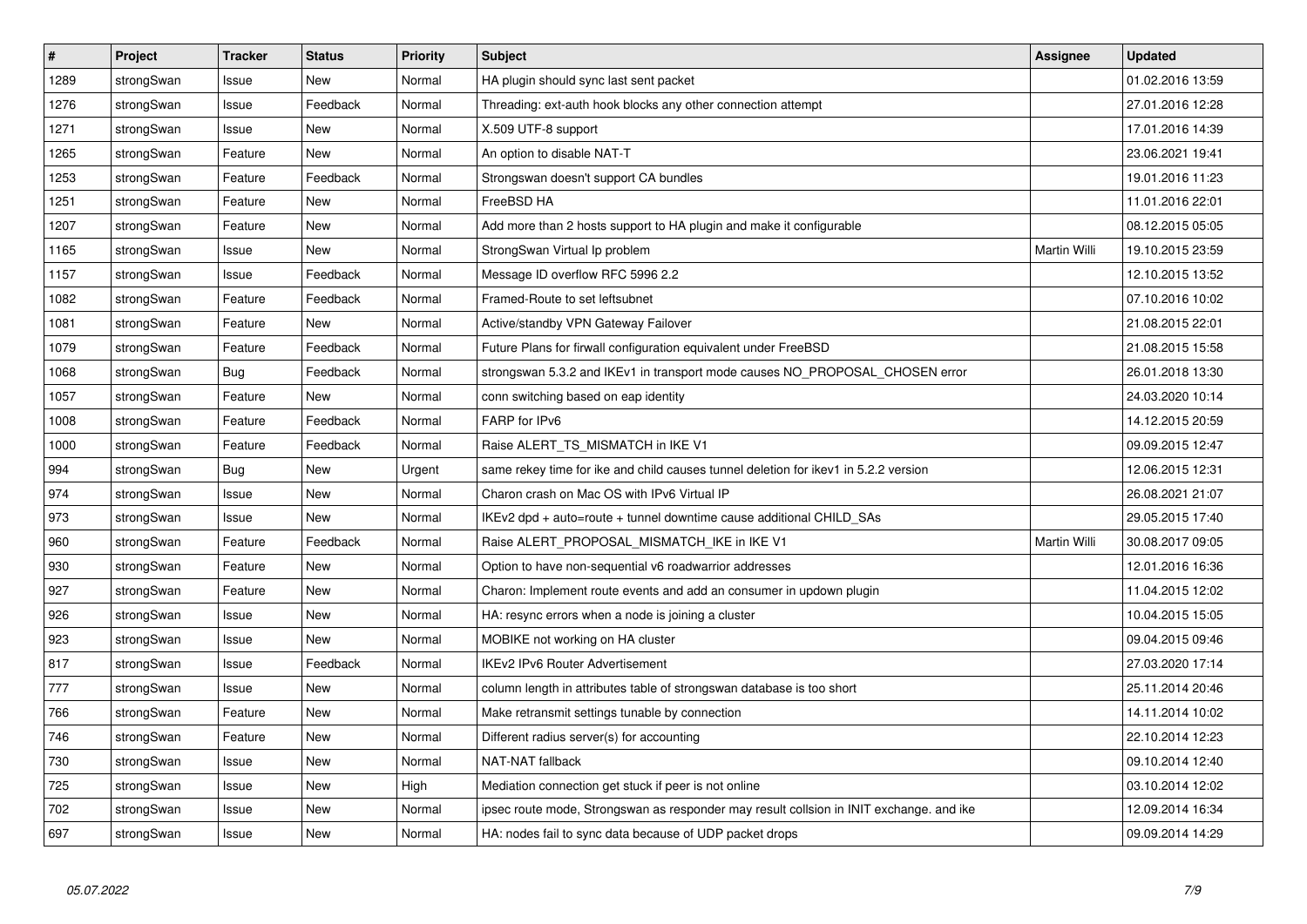| $\vert$ # | Project    | <b>Tracker</b> | <b>Status</b> | <b>Priority</b> | Subject                                                                                                  | Assignee                        | <b>Updated</b>   |
|-----------|------------|----------------|---------------|-----------------|----------------------------------------------------------------------------------------------------------|---------------------------------|------------------|
| 693       | strongSwan | Feature        | Feedback      | Normal          | Time policy for roadwarrior                                                                              | Tobias<br><b>Brunner</b>        | 02.09.2014 11:06 |
| 645       | strongSwan | Feature        | <b>New</b>    | Normal          | Support HeapAlloc() and friends in leak-detective                                                        |                                 | 10.07.2014 15:12 |
| 644       | strongSwan | Feature        | New           | Normal          | Non-monolithic Windows build                                                                             |                                 | 10.07.2014 15:12 |
| 643       | strongSwan | Feature        | <b>New</b>    | Normal          | CNG/Bcrypt native Windows crypto plugin                                                                  |                                 | 10.07.2014 15:12 |
| 642       | strongSwan | Feature        | New           | Normal          | Windows Named Pipe stream and service                                                                    |                                 | 10.07.2014 15:11 |
| 641       | strongSwan | Feature        | <b>New</b>    | Normal          | kernel-iph virtual IP support and IKE routing lookups ignoring IPsec routes                              |                                 | 10.07.2014 15:11 |
| 640       | strongSwan | Feature        | New           | Normal          | Provide an init_once() abstraction layer                                                                 |                                 | 10.07.2014 15:10 |
| 628       | strongSwan | Issue          | New           | Normal          | Windows Phone 8.1 - Certificate Pattern Matching                                                         |                                 | 30.06.2014 14:06 |
| 619       | strongSwan | Issue          | <b>New</b>    | Normal          | pki --issue should have an --out option                                                                  |                                 | 15.06.2014 00:26 |
| 552       | strongSwan | Issue          | Feedback      | Normal          | move pki tool to ipsecdir                                                                                | <b>Tobias</b><br><b>Brunner</b> | 14.04.2014 13:52 |
| 542       | strongSwan | Issue          | Feedback      | Normal          | Nesting tunnels                                                                                          | Andreas<br>Steffen              | 07.03.2014 09:22 |
| 541       | strongSwan | Issue          | <b>New</b>    | Normal          | List of servers in client config (Failover)                                                              |                                 | 13.08.2014 15:10 |
| 522       | strongSwan | Issue          | New           | Normal          | Mac OS X native application won't update network interface for DNS lookups                               |                                 | 08.07.2014 10:23 |
| 482       | strongSwan | Issue          | Feedback      | Normal          | NAT-NAT connection                                                                                       | <b>Tobias</b><br><b>Brunner</b> | 09.10.2014 12:37 |
| 462       | strongSwan | Issue          | Feedback      | Normal          | strongswan android app can not use on android 4.4 OS                                                     | <b>Tobias</b><br><b>Brunner</b> | 06.01.2014 13:07 |
| 456       | strongSwan | Bug            | Feedback      | Normal          | StrongSwan client for OS X crashes                                                                       | Martin Willi                    | 21.03.2014 12:16 |
| 420       | strongSwan | Feature        | Feedback      | Normal          | Add more of the verbs that were supported by pluto to the updown plugin                                  | Tobias<br><b>Brunner</b>        | 11.10.2013 07:56 |
| 406       | strongSwan | Feature        | Feedback      | Low             | TNC: Speeding up the Attestation process                                                                 | Andreas<br>Steffen              | 10.09.2013 14:00 |
| 404       | strongSwan | Issue          | Feedback      | Normal          | TNC: Update HowTos and implement some compilation flag checking                                          | Andreas<br>Steffen              | 10.09.2013 13:58 |
| 397       | strongSwan | <b>Bug</b>     | <b>New</b>    | High            | Receive TS_UNACCEPTABLE errors                                                                           |                                 | 31.05.2017 00:35 |
| 368       | strongSwan | Feature        | New           | Low             | Add support for UNITY_DEF_DOMAIN mode config and pass domain to resolvconf                               |                                 | 27.07.2013 01:25 |
| 359       | strongSwan | Issue          | Feedback      | Normal          | <b>Mediation Server Connection</b>                                                                       | <b>Tobias</b><br><b>Brunner</b> | 16.07.2013 16:25 |
| 357       | strongSwan | Issue          | New           | Normal          | Lifetime in case of IKEv1                                                                                |                                 | 18.05.2015 10:40 |
| 352       | strongSwan | Issue          | Feedback      | Normal          | unable to allocate SPIs from kernel when running 32 bit binaries on 64 bit Linux                         |                                 | 17.04.2018 14:59 |
| 312       | strongSwan | Feature        | New           | Normal          | Feature Request: Option to limit or disable sending of ADDITIONAL_*_ADDRESS list for MOBIKE<br>Responder |                                 | 13.03.2013 19:19 |
| 309       | strongSwan | Feature        | Feedback      | Normal          | Problem with Network Aliases for charon.interfaces ignore and charon.interfaces use                      | Tobias<br><b>Brunner</b>        | 21.03.2013 19:32 |